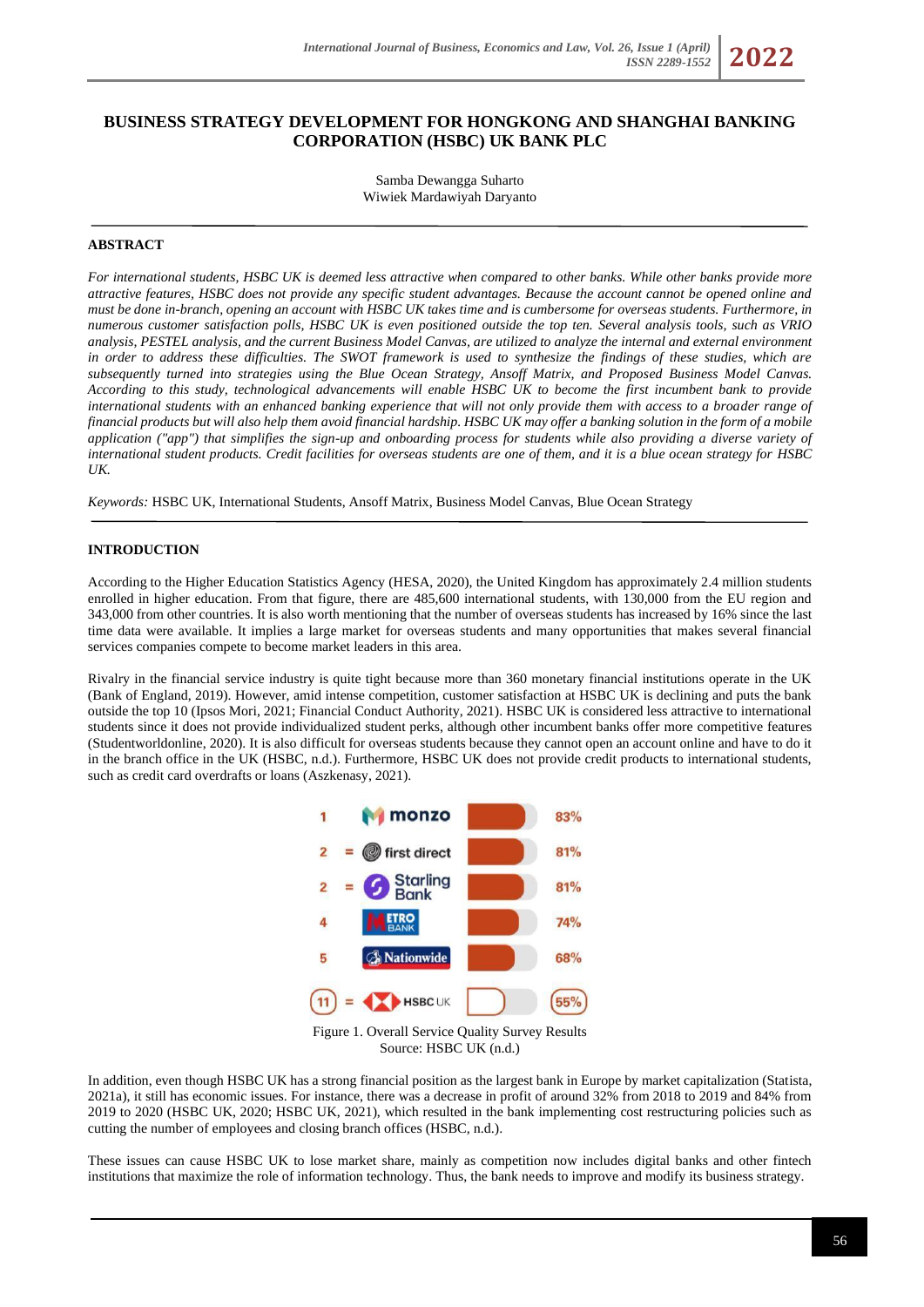## **LITERATURE REVIEW**

The UK is one of the most innovative countries in the world (WIPO, 2021). In the midst of dynamic business competition, business actors need to continue to innovate. Business strategy innovation and development is a must to maintain competitiveness (Dereli, 2015).

The blue ocean strategy is one example of a framework for developing an organization's strategy. In the entrepreneurship world, the term "blue ocean" was coined in 2005 to describe a new market with little competition or entry barriers (Young, n.d.). When a new or undiscovered industry or innovation arises, it opens up a vast "empty ocean" of market opportunities and potential. According to Kim and Mauborgne (2005), blue oceans are markets with a lot of profit potential. It has a variety of characteristics that attract entrepreneurs and innovators. According to Young (n.d.), a blue ocean market has no competitors. A blue ocean market leader has first-mover advantages, the flexibility to take its service in multiple directions, the power to set prices without competitive limitations, and cost advantages in marketing without competition (Young, n.d.).

Furthermore, the business strategy needs to be applied to the business model. The business model, which can be classified as the value network, strategic decisions, capturing value, and creating value, defines the firm's underlying logic as well as strategic choices to produce value (Shafer et al., 2005). According to another study, a business model is a conceptual instrument that incorporates a collection of relationships and relates to the company's logic (Slavik, 2019). It describes the company's value proposition to customers and the structures of the company's value delivery, marketing, and networks to get profit and long-term income (Osterwalder et al., 2010). In developing a business model, there are several tools that can be used, one of which is the business model canvas which can summarize the complexity of the business model into nine blocks.

#### **RESEARCH METHOD**

HSBC UK must improve its performance and find the right strategy to become a market leader and increase customer satisfaction. In this regard, this project will propose a business strategy development based on the bank's internal and external environment for the international student market. The following are the research questions that will be used to meet the objectives of this research:

- 1. What internal and external factors affect the market condition and the company's position in the international student market?
- 2. What is the most appropriate business strategy for HSBC UK to compete in the international student market?

This study employs a qualitative technique to analyze and design HSBC UK's business strategy. Secondary data, such as annual reports, news, and other sources, was acquired for the goals of this study. These data are utilized to analyze and formulate the projected business of HSBC UK.

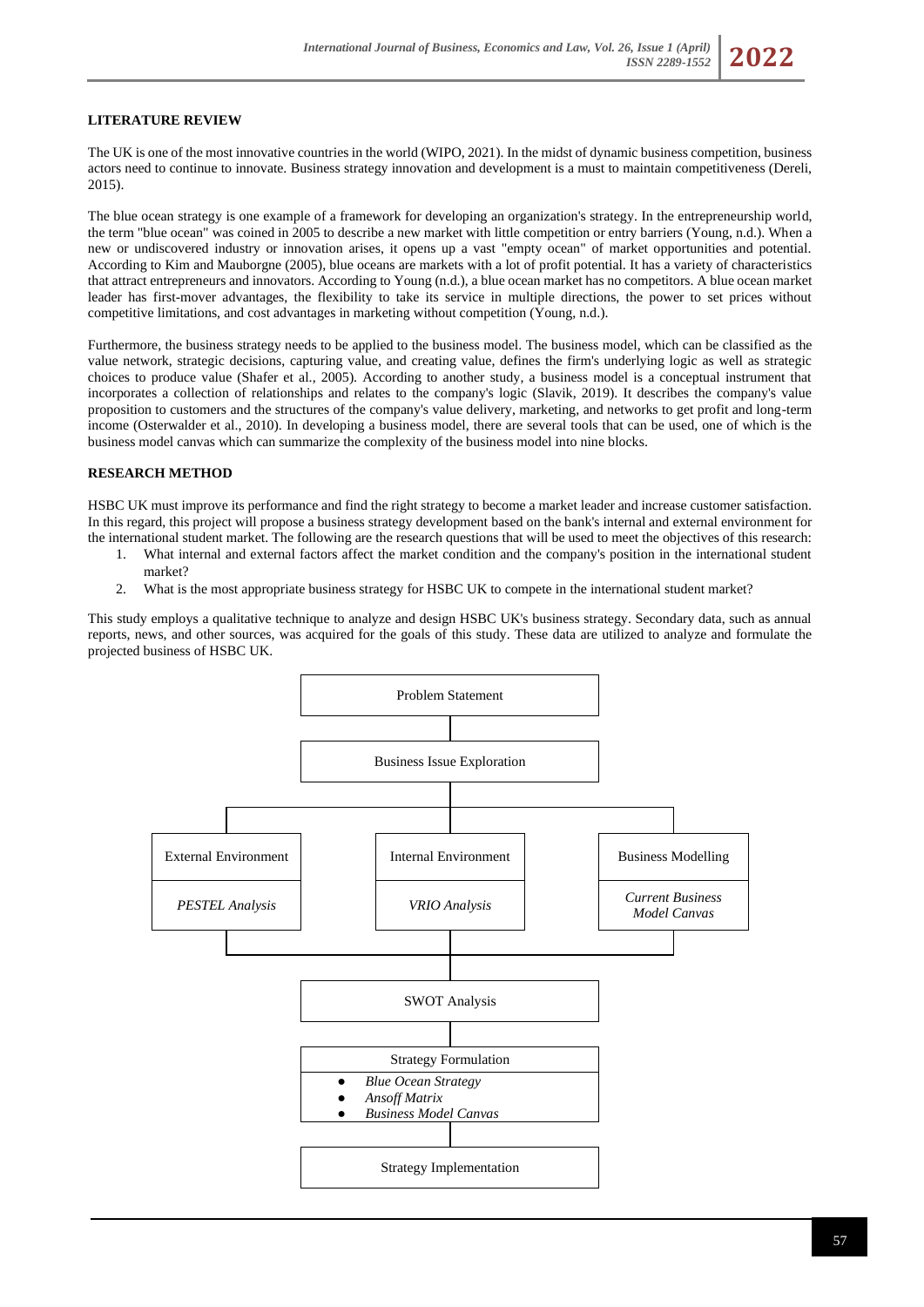Figure 2. Conceptual Framework Source: Author Analysis (2022)

This study's conceptual framework is adapted from the AFI strategy framework. It is a concept introduced by Rothaermel (2017) that connects three interdependent strategic management responsibilities (Analyzing, Formulating, and Implementing) to assist firms in developing and implementing strategies that improve performance and provide competitive advantages.

In this study, the problem to be tackled is a drop in customer satisfaction as well as a decrease in HSBC UK profits. As a result, the bank's business strategy must be improved and modified. All business elements must be examined in order to get the best solution. First, the external environment is examined using PESTEL analysis to evaluate risks and opportunities. Then, the VRIO framework is used in assessing the internal environment to determine the bank's capabilities and resources. The bank's current business model will also be mapped using the business model canvas. The SWOT framework is then used to summarize the business study. In addition, the blue ocean strategy and business model canvas will be used in this study's strategy creation. The solutions/strategies will also be sorted according to the risk level based on Ansoff Matrix. The implementation plan for those solutions will be presented after this investigation.

## **RESULT AND DISCUSSION**

## **1. External Environment – PESTEL Analysis**

## **a. Political**

Change is coming to the United Kingdom on all fronts due to Brexit (HSBC UK, 2021). The use of the Graduate route is one of the measures taken by the UK government in respect to Brexit and overseas students in order to mitigate any negative consequences that may arise, such as a falling number of overseas students. It allows international students who have completed their degree to work or look for a job in the UK for two years, or three years for doctorate students, at any skill level (UK Government, n.d.). This political situation can be an opportunity for HSBC UK.

## b. **Economic**

According to the data from Office for National Statistics UK (2021), during the pandemic era in 2020 to early 2021, the inflation rate fluctuated between 0.2 percent and 1 percent. In January 2021, for example, the Consumer Price Index (CPI) showed a rate of inflation of 0.7 percent (Office for National Statistics UK, 2021). The 'core' CPI inflation rate, which excludes energy and food expenses, was 1.4 percent (HSBC UK, 2021). The inflation rate, however, increased dramatically after February 2021, reaching 5.1 percent in November 2021 (Office for National Statistics UK, 2021). Interest rates will shift as a result of the change in the inflation rate. If the rate of inflation falls, the interest rate will fall as well. On the other hand, if the inflation rate rises, so will the interest rate. This strategy is done to regulate public spending and saving habits. For example, the Bank of England's Bank Rate was cut from 0.75 percent to 0.10 percent in March 2020, while the Bank of England announced an additional £200 billion in quantitative easing (HSBC UK, 2021). This economic situation can be an opportunity for HSBC UK.

## **c. Sociocultural**

The internet is currently expanding rapidly over the world. The number of internet and smartphone users continues to rise year after year. According to Statista (2021b), there will be more than 61 million smartphone users in the UK in 2020, and this figure is projected to climb in the coming years. HSBC UK, on the other hand, is ranked 13th among its competitors in terms of online and mobile banking services, according to a Financial Conduct Authority report (2021). Surprisingly, banks and fintech companies that innovate through digitalization are at the top of the survey. This issue illustrates that customers today demand more incredible innovation in financial services in order for the industry's evolution to shift toward becoming totally digital.

## **d. Technological**

COVID-19 has sped up technology enablement and digitization, cutting what could have been a decade-long digital transformation process in half. As a result, technology and business strategies have become nearly interwoven, and bank CIOs' ability to propose and implement radical change has been substantially enhanced (O'Sullivan, 2021). On the other hand, the rate of cybercrime is on the rise as well. Cybercrime has increased by more than 50% in the last year, according to Get Safe Online (2020). Cyber-attacks are not only getting more common, but they are also developing as sophisticated technology is used to undertake fraudulent activities.

## e. **Ecological**

HSBC UK is committed to environmental conservation because the bank believes it is vital for society's progress and the stability of the economy on which the company depends (HSBC UK, 2021). HSBC UK's policies align with the global environmental movement, which encourages individuals to choose environmentally friendly products. In addition, the UK hosted one of the world's biggest environmental conferences (COP26) in 2021, which international leaders attended. Many people will see the UK as one of the leading countries on climate change issues. HSBC UK can benefit from this event for marketing their products, especially for consumers or potential customers who care about the environment.

## **f. Legal**

The global financial crisis brought attention to the need for significant changes in bank management. The government implemented legislation mandating UK banks to split the provision of core retail services from other enterprises within their groups as part of its response to the financial crisis. "Ring-fencing" or "structural reform" are terms used to describe these needs. According to the Bank of England (n.d.), ring-fenced bodies are banks that have been separated/ring-fenced from the rest of their groupings in this fashion. As of 1 January 2019, UK regulation requires the largest UK banks to split their primary retail banking services from their foreign banking businesses and investment (Bank of England, n.d.).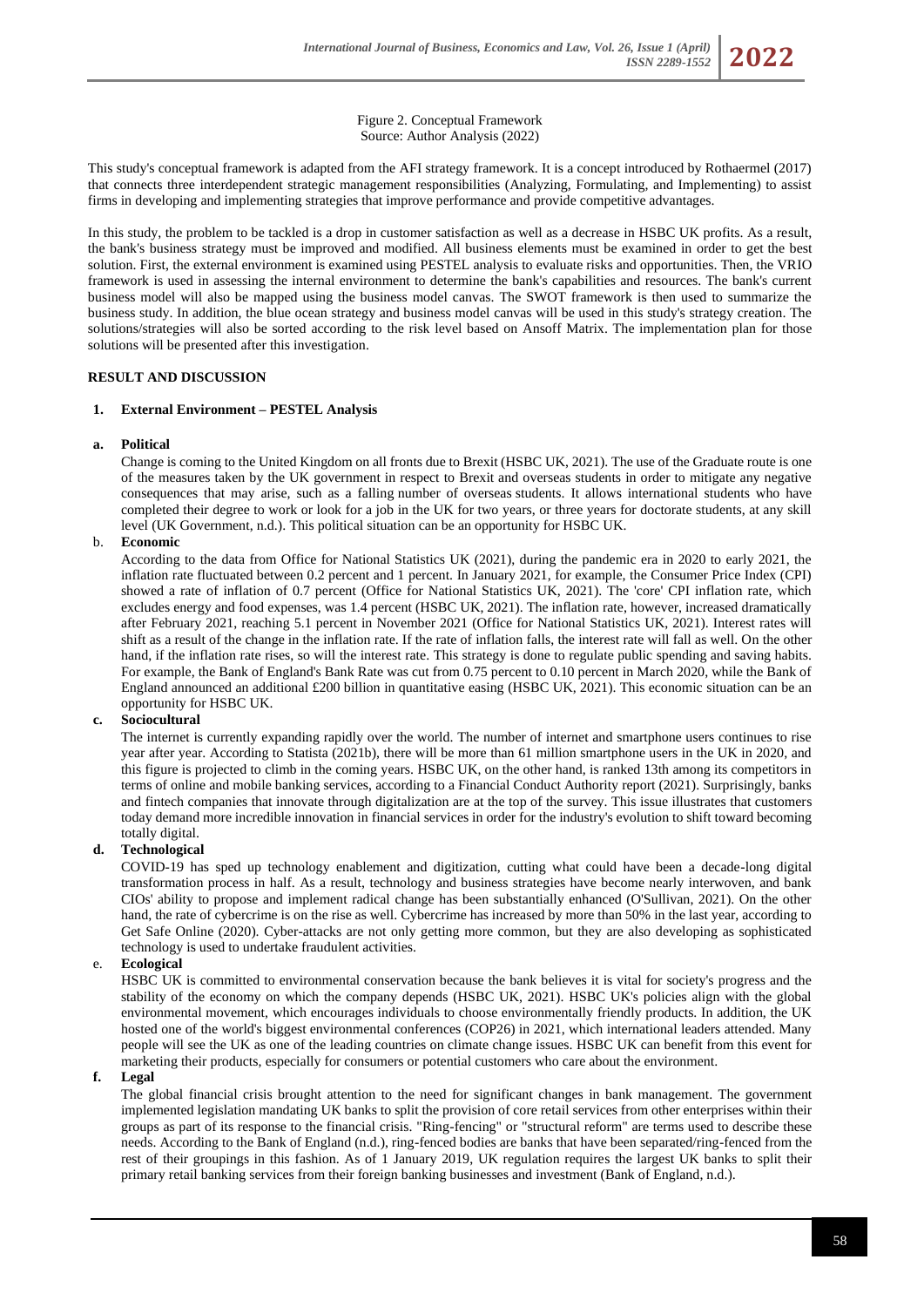## **2. Internal Environment – VRIO Analysis**

The VRIO framework (Valuable, Rare, Inimitable, Organization) will be used to examine the internal environment. The following table shows how it will examine the bank's resources and capabilities.

| Table 1. VRIO Analysis                               |   |              |   |   |                                        |  |  |
|------------------------------------------------------|---|--------------|---|---|----------------------------------------|--|--|
| <b>Resources and Capabilities</b>                    |   | R            |   |   | <b>Result</b>                          |  |  |
| Limited products offering for international students | X | X            | X | X | Competitive Disadvantage               |  |  |
| Digital services, along with its analytics and       |   | X            | X | X | <b>Competitive Parity</b>              |  |  |
| algorithm                                            |   |              |   |   |                                        |  |  |
| High quantity of physical assets                     |   | X            | X |   | <b>Competitive Parity</b>              |  |  |
| High quality of human capital assets                 |   | $\mathbf{x}$ | X |   | <b>Competitive Parity</b>              |  |  |
| Strong financial performance                         |   |              | X |   | Temporary Competitive Advantage        |  |  |
| Strong brand reputation and organizational culture   |   |              |   |   | <b>Sustained Competitive Advantage</b> |  |  |
| HSBC group network and connections                   |   |              |   |   | <b>Sustained Competitive Advantage</b> |  |  |

Source: Author Analysis (2022)

## **3. Business Modelling**

Before offering a solution to the bank, it is critical to understand the current business model of HSBC UK. Because it will present nine main operations of the organization, the business model canvas will aid in understanding the current business model. By modeling a company's operation, analysts can study how its strategy is converted into action to generate revenue (Rothaermel, 2017).

| <b>Key Partners</b>                                                                     | <b>Key Activities</b>                                                                                                                                                                          | <b>Value Propositions</b>                                                                                                                                                             |                                                            | <b>Customer Relationships</b>                                                                                                                                                                                                                                                                                          | <b>Customer Segments</b>                                                                                                      |
|-----------------------------------------------------------------------------------------|------------------------------------------------------------------------------------------------------------------------------------------------------------------------------------------------|---------------------------------------------------------------------------------------------------------------------------------------------------------------------------------------|------------------------------------------------------------|------------------------------------------------------------------------------------------------------------------------------------------------------------------------------------------------------------------------------------------------------------------------------------------------------------------------|-------------------------------------------------------------------------------------------------------------------------------|
| Investors<br><b>HSBC</b> groups<br>Government                                           | Retail banking<br>Wealth<br>management<br>Private banking<br>$\bullet$<br><b>Key Resources</b><br>Physical branches<br>In-branch staff<br>IT staff<br><b>ATMs</b><br>Global branch<br>networks | Well-established<br>financial<br>institution<br>Conservative<br>Bank<br>A global presence<br>across the world<br>Retail banking and<br>$\bullet$<br>wealth<br>management for<br>users |                                                            | • In-branch personal<br>banking advisors<br>In-branch Robo-<br>$\bullet$<br>advisors<br>Websites<br>Telephone<br>customer service<br><b>Channels</b><br>Physical branches<br>HSBC group<br>global presences<br>Social media<br>Word of mouth<br>Direct relationship<br>$\bullet$<br>management<br><b>HSBC</b> websites | UK nationals and<br>EU students<br>International<br>$\bullet$<br>students are<br>provided with<br>limited banking<br>features |
| <b>Cost Structure</b><br>High salaries and wages expenses<br>High physical branch costs |                                                                                                                                                                                                |                                                                                                                                                                                       | <b>Revenue Streams</b><br><b>Interests</b><br>Service fees |                                                                                                                                                                                                                                                                                                                        |                                                                                                                               |
| IT infrastructure<br>Other operational costs<br>Marketing costs<br>Legal/Tax costs      |                                                                                                                                                                                                | Commission on foreign exchange transactions<br>Revenues due to underwriting and investment line of<br>$\bullet$<br>service                                                            |                                                            |                                                                                                                                                                                                                                                                                                                        |                                                                                                                               |

Figure 3. Current Business Model Canvas Source: Author Analysis (2022)

## **4. SWOT Analysis**

The following sub-sections provide an overview of HSBC UK's internal and external environments, based on previous data and analysis, including the bank's existing business model's strengths and weaknesses, opportunities for the bank to grow, and threats impeding the bank's continued growth and financial performance.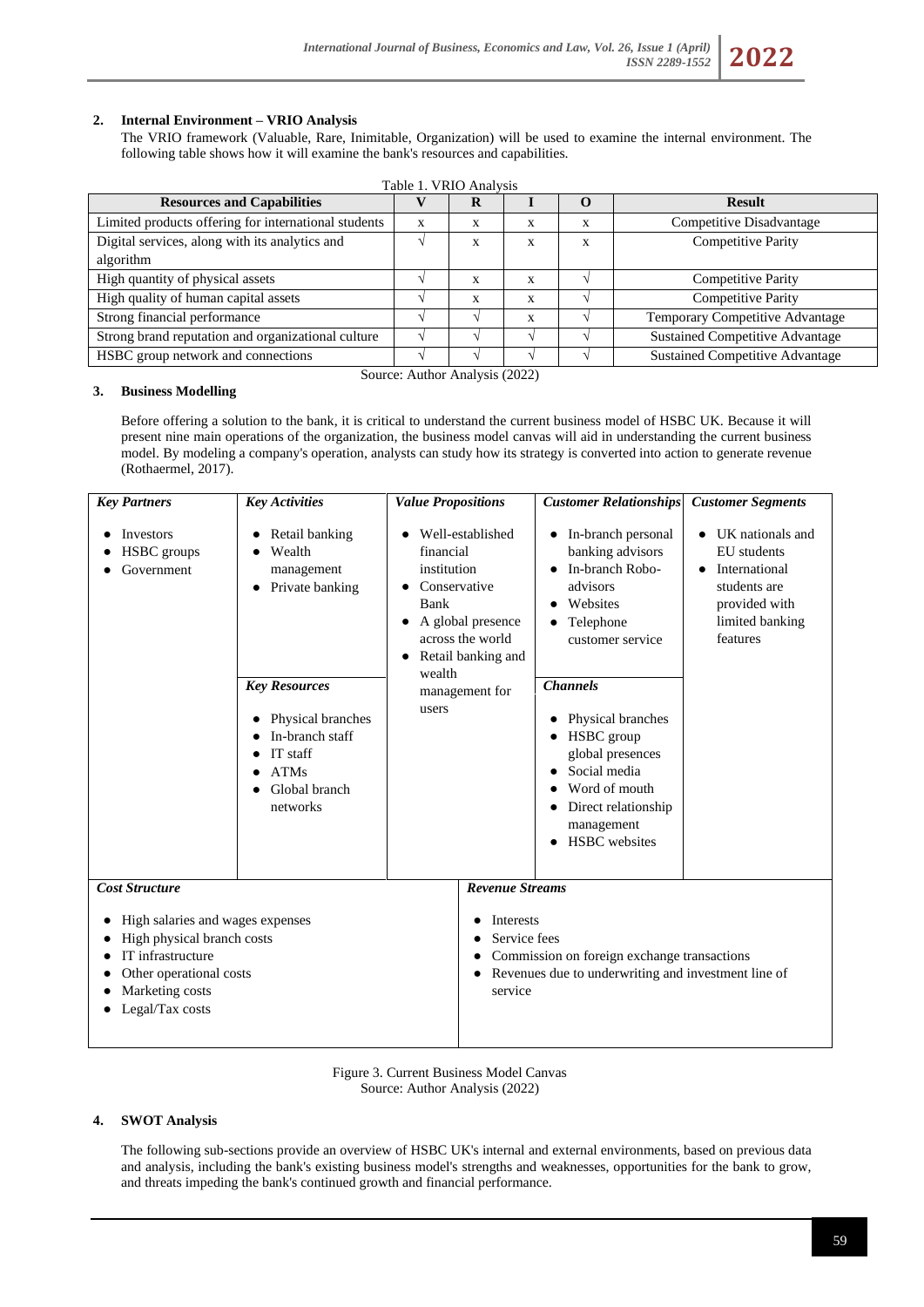## Table 2. SWOT Analysis

| <b>Strengths</b>                                    | <b>Weaknesses</b>                           |
|-----------------------------------------------------|---------------------------------------------|
| Strong financial position and brand name            | High cost-efficiency ratio<br>$\bullet$     |
| Broad HSBC group networks                           | Lack of benefit and product diversification |
| Highly skilled workforce                            | Inefficient sign-up and onboarding process  |
| State-of-the-art technology                         | Poor service quality                        |
|                                                     |                                             |
|                                                     |                                             |
| <b>Opportunities</b>                                | <b>Threats</b>                              |
| The high international student market               | High rivalry competition                    |
| High international transfer volume in Asian markets | Ring-fencing policy                         |
| Post-Brexit new Graduate Immigration Route          | Challenges from new entrants                |
|                                                     | Challenges from substitute companies        |
|                                                     |                                             |

Source: Author Analysis (2022)

## **5. Strategy Formulation**

## **a. Blue Ocean Strategy**

There is significant room for the bank to take an innovative approach in response to the underlying weaknesses and threats to HSBC UK's current business model and growth strategy. This approach will leverage both its retail banking expertise and emerging technologies to implement changes in its overall business strategy. The following are a few strategies that HSBC UK could use based on the four-action framework blue ocean approach.

## **Eliminate**

- One of HSBC UK's problems is its inability to eradicate cost inefficiencies across all business lines. One of the inefficient expenditures that can be removed is physical outlet costs. Many branch offices can be closed using technology to reduce HSBC UK's cost structures.
- Because it is cumbersome, bureaucratic, and inconvenient for potential customers, the in-branch application process for opening a student bank account also should be discontinued. Many fintech institutions have eliminated this practice and replaced it with digital technology, like as video calls or other techniques.
- Furthermore, HSBC UK can exclude its marketing approach for its student account products. The approach appears to be short-term because it only applies as long as consumers remain students. The UK government's post-study policy, which allows overseas students to extend their visas after they finish their studies, could provide an opportunity for HSBC UK to develop long-term student account products and marketing initiatives.

## **Reduce**

- The bank offers a variety of student-only benefits for travel, shopping, dining, and other activities. However, most of them are seen as non-value-added in students' lives. For example, HSBC UK offers benefits for staying at a high-end hotel for its student account holders. Because these offerings are unrelated to the needs of students, they should be curtailed.
- The complexity of the account opening and customer identity verification procedures should also be decreased. Compared to the digital bank process, which can be done online, HSBC UK procedures still take time and are bureaucratic. HSBC UK can respond to this by simplifying its procedures.
- HSBC UK might also cut the number of staff due to the high-cost structure. The use of digital technology allows for a faster reduction of staff while maintaining a high level of customer service. The reduction in personnel numbers is nevertheless in accordance with bank policy aimed at improving the cost structure.

## **Raise**

- HSBC UK needs to increase the quality and uniqueness of the products accessible to student account holders. The company's worth can be boosted by several unique value-added goods that cater to the needs of students, particularly international students.
- By strengthening its financial strength, HSBC UK can provide broader access to credit facilities to all clients, including overseas students. This also capitalizes on the enormous worldwide student market.
	- In addition, HSBC UK's superior technology might create a single mobile app to give clients comfort and ease. The application of cutting-edge technology can improve the quality of customer service. This could make up for HSBC UK's poor service, which is still rated lower than its competitors.

#### **Create**

- The first step for HSBC UK is to transform its traditional in-branch sign-up procedure into a fully digital strategy, replete with due diligence, delivered via its digital banking mobile app. This will help the bank compete with its competitors, particularly newcomers who are already tech-savvy. If HSBC UK does not immediately implement this strategy, its conservative stance will become a competitive disadvantage.
- HSBC UK must offer its customers a unique digital banking experience to be the market leader in the banking industry.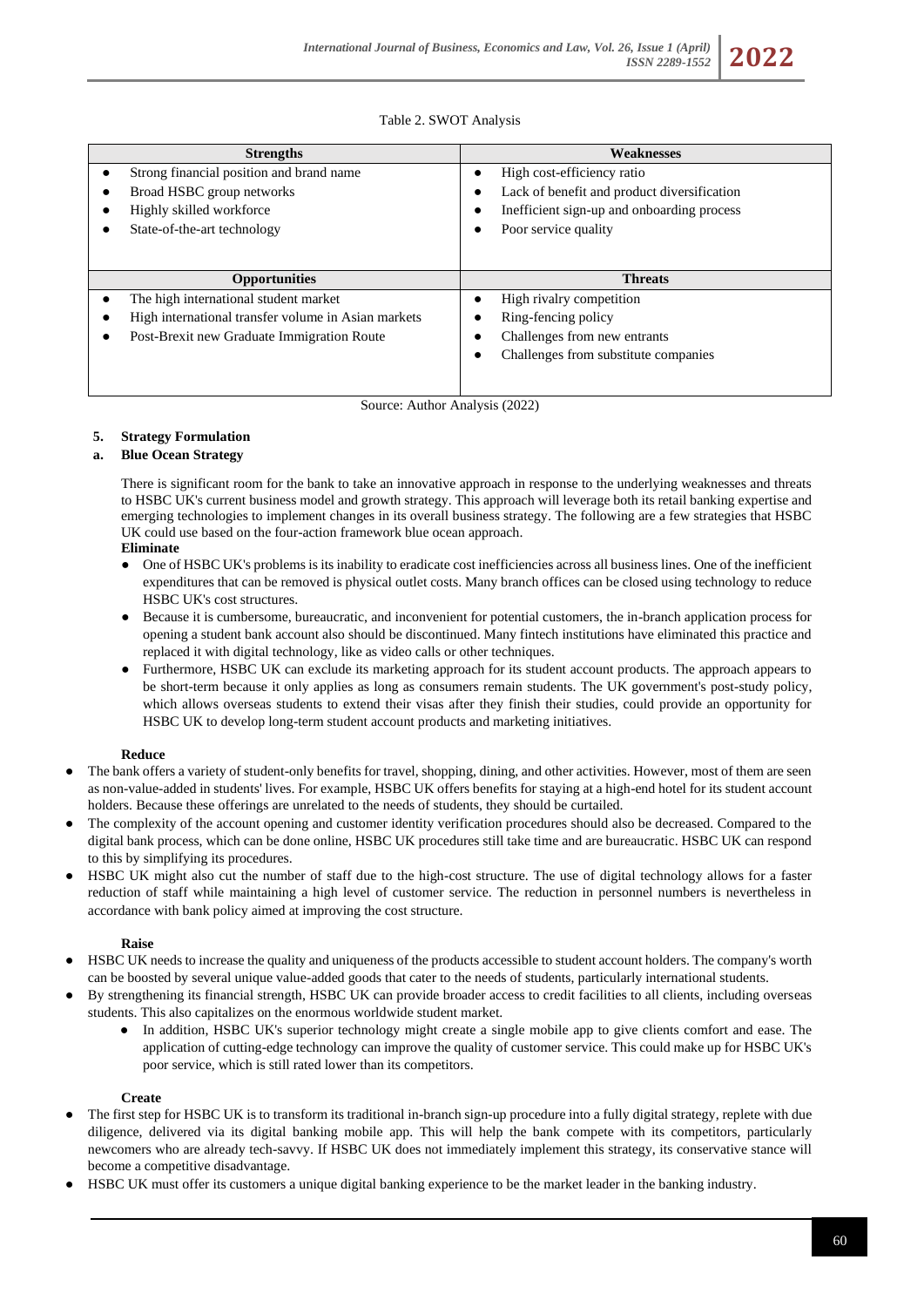In addition, HSBC UK may include a gamification aspect into its mobile app to make banking more pleasurable by encouraging students to reach certain savings goals in exchange for prizes or product discounts.

## **b. The Ansoff Matrix**

Complementing the previous blue ocean strategy framework, HSBC UK may use the Ansoff Matrix in understanding and formulating strategy to grow its business. This matrix can summarize all the strategic directions that can be adopted, considering the products, markets, and risks (Meldrum and McDonald, 1995).

Figure 4 shows several strategies that HSBC UK can implement based on the categories from Ansoff Matrix. The first quadrant is the market penetration approach, with the lowest risk. Market penetration is the process of increasing a company's market share by finding new clients in the same market or selling more of its products to existing customers (CFI, n.d.). The following strategies are market development and product development, both of which carry the same level of risk. The organization's market or product will be enlarged due to these two strategies (CFI, n.d.). The last strategy is differentiation, which is the riskiest option because it involves a new product on the market that hasn't been thoroughly evaluated.

|                                  | <b>Existing Products</b>                                                                                                                                                                                                           | <b>New Products</b>                                                                                                                                                                                              |                   |
|----------------------------------|------------------------------------------------------------------------------------------------------------------------------------------------------------------------------------------------------------------------------------|------------------------------------------------------------------------------------------------------------------------------------------------------------------------------------------------------------------|-------------------|
| <b>Existing</b><br><b>Market</b> | <b>Market Penetration</b><br>Modifying marketing and<br>٠<br>promotion strategies<br>Lowering international transfer<br>٠<br>fees in specific cohorts<br>Improving products that have<br>$\bullet$<br>added value to student lives | <b>Product Development</b><br>Improving digitalization process<br>Cooperating with third parties in<br>$\bullet$<br>terms of ID verification/KYC<br>process<br>Acquiring start-ups with similar<br>٠<br>products | Inc<br>rea<br>sin |
| <b>New</b><br><b>Markets</b>     | <b>Market Development</b><br>Expanding market segmentation<br>to international students<br>Strengthening collaboration<br>٠<br>with other HSBC subsidiaries                                                                        | <b>Diversification</b><br>Offering credit facilities to<br>international students                                                                                                                                | <b>Ris</b>        |
|                                  |                                                                                                                                                                                                                                    |                                                                                                                                                                                                                  |                   |

## **Increasing Risks**

Figure 4. The Ansoff Matrix Source: Author Analysis (2022)

## **c. Proposed Business Model Canvas**

The Business Model Canvas (BMC) for the bank's proposed business model is depicted in the diagram below, focusing on student banking. The proposed approach focuses on a new consumer group which is international students, allowing it to capitalize on greater volumes of students while lowering costs.

| <b>Key Partners</b>                                                                                                                                                                                                         | <b>Key Activities</b>                                                                                                                                                                                             | <b>Value Propositions</b>                                                                                                                                                                                                                                                 | <b>Customer Relationships</b>                                                                                                                                                                                                                                                               | <b>Customer Segments</b>                                                                                                        |
|-----------------------------------------------------------------------------------------------------------------------------------------------------------------------------------------------------------------------------|-------------------------------------------------------------------------------------------------------------------------------------------------------------------------------------------------------------------|---------------------------------------------------------------------------------------------------------------------------------------------------------------------------------------------------------------------------------------------------------------------------|---------------------------------------------------------------------------------------------------------------------------------------------------------------------------------------------------------------------------------------------------------------------------------------------|---------------------------------------------------------------------------------------------------------------------------------|
| Universities<br>٠<br>Educational<br>retailers<br>Technology<br>$\bullet$<br>retailers<br>Supermarkets<br>Household stores<br>Student unions<br>Government<br>KYC/ID<br>verification<br>partners<br>HSBC groups<br>$\bullet$ | Financial<br>$\bullet$<br>management<br>International<br>$\bullet$<br>money transfers<br>Credit products<br>$\bullet$<br><b>Key Resources</b><br>App developers<br>Partnership<br>agreement with<br>third parties | Fully digital<br>٠<br>onboarding<br>process (no in-<br>branch meetings<br>or submission of<br>original physical<br>documents<br>required)<br>Accessible and<br>impressive mobile<br>banking apps<br>A wider range of<br>banking products<br>available to<br>international | Automated<br>٠<br>support and chat<br>function through<br>the mobile app<br>Telephone<br>٠<br>customer service<br>Websites<br>$\bullet$<br><b>Channels</b><br>HSBC group<br>$\bullet$<br>global presences<br>Social media<br>٠<br>Student networks<br>Word of mouth<br><b>HSBC</b> websites | International<br>$\bullet$<br>university students<br>(to also offer)<br>similar services to<br>UK nationals and<br>EU students) |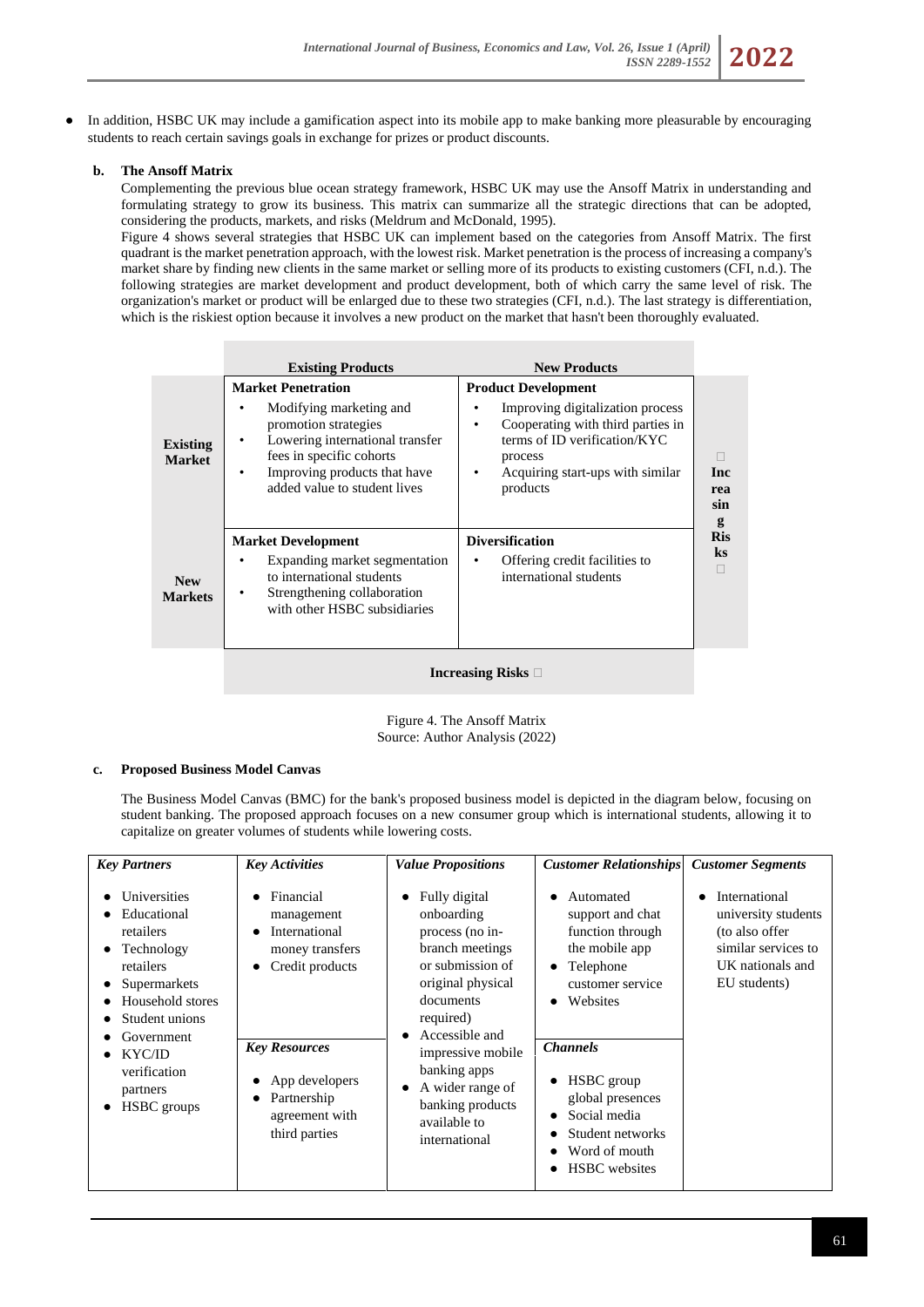|                                                                                                                                                                                                                                  | students, including<br>credit facilities |                                                                                                                           |  |
|----------------------------------------------------------------------------------------------------------------------------------------------------------------------------------------------------------------------------------|------------------------------------------|---------------------------------------------------------------------------------------------------------------------------|--|
| <b>Cost Structure</b><br>Initial apps costs<br>Integration costs for digital onboarding/KYC process<br>Development and maintenance costs<br>Marketing costs<br>Legal/tax costs<br>Reduced staff costs<br>Reduced operating costs | <b>Revenue Streams</b>                   | Interest paid on credit facilities<br>In-app advertising from partnerships<br>Commission fees for international transfers |  |

Figure 5. Proposed Business Model Canvas Source: Author Analysis (2022)

In addition, Figure 5 shows an overview of the bank's proposed Business Model Canvas (BMC), with a focus on student banking. The proposed strategy focuses on a new consumer category, with the goal of capturing larger quantities of students while reducing costs. The following are some of the main changes in the business model:

- 1. HSBC UK proposes becoming a bank that provides a fully digital onboarding process using accessible mobile banking.
- 2. HSBC UK expands customer segments to international students for its student accounts while still providing services to UK nationals and EU students.
- 3. HSBC UK also offers more unique products via its app that are beneficial for students, including credit facilities, international money transfers, and personalized user rewards.
- 4. HSBC UK utilizes student networks such as student unions to reach more customers.
- 5. HSBC UK cooperates with third parties related to students' lives, such as educational retailers, supermarkets, universities, and others.
- 6. HSBC UK can also collaborate with other partners/start-ups to facilitate several specific processes.

## **LIMITATION**

This study will only provide strategies for problems in the international student market. The costs of implementing the strategy will not be discussed. However, considering the unquestionably high costs, especially in the early stages of implementation, HSBC UK may consider horizontal integration by collaborating with or acquiring start-ups that provide similar features. In addition, this study also only uses secondary data. Future research may be able to incorporate primary data, both from internal and external parties of HSBC UK, through interviews, questionnaires, or other tools.

#### **CONCLUSION AND RECOMMENDATION**

This study demonstrates the importance of conducting both internal and external research when developing an effective business plan. A measurable company plan can be built by first understanding the internal and external environment. For example, in this study, even though HSBC UK has solid financial performance, sophisticated technology, a robust group network, and a strong brand reputation, it has not been able to maximize the opportunities of the high international student market, digitalization trends, and the post-Brexit new Graduate route. Instead, the bank has a poor service quality, a high cost-efficiency ratio, and a lack of perks and product diversification in the face of fierce competitiveness, a ring-fenced policy, and threats from new entrants and substitutes.

A new strategy to become a cost-efficient market leader can be realized by recognizing these things and employing the blue ocean strategy and business model canvas. This study recommends that the bank provide a banking solution in a mobile application that streamlines the sign-up and onboarding process for students and offers a comprehensive range of services for international students, including credit facilities. This strategy is expected to overcome the problems currently faced by HSBC UK. In addition, the approach taken in this paper is expected to contribute to the development of business management science, especially for companies in developing their strategic business.

#### **REFERENCES**

Aszkenasy, Jess. (2021). *Top UK bank accounts for international students 2021*. Available at: <https://www.savethestudent.org/international-students/top-international-bank-accounts-uk.html> [Accessed 28 November 2021]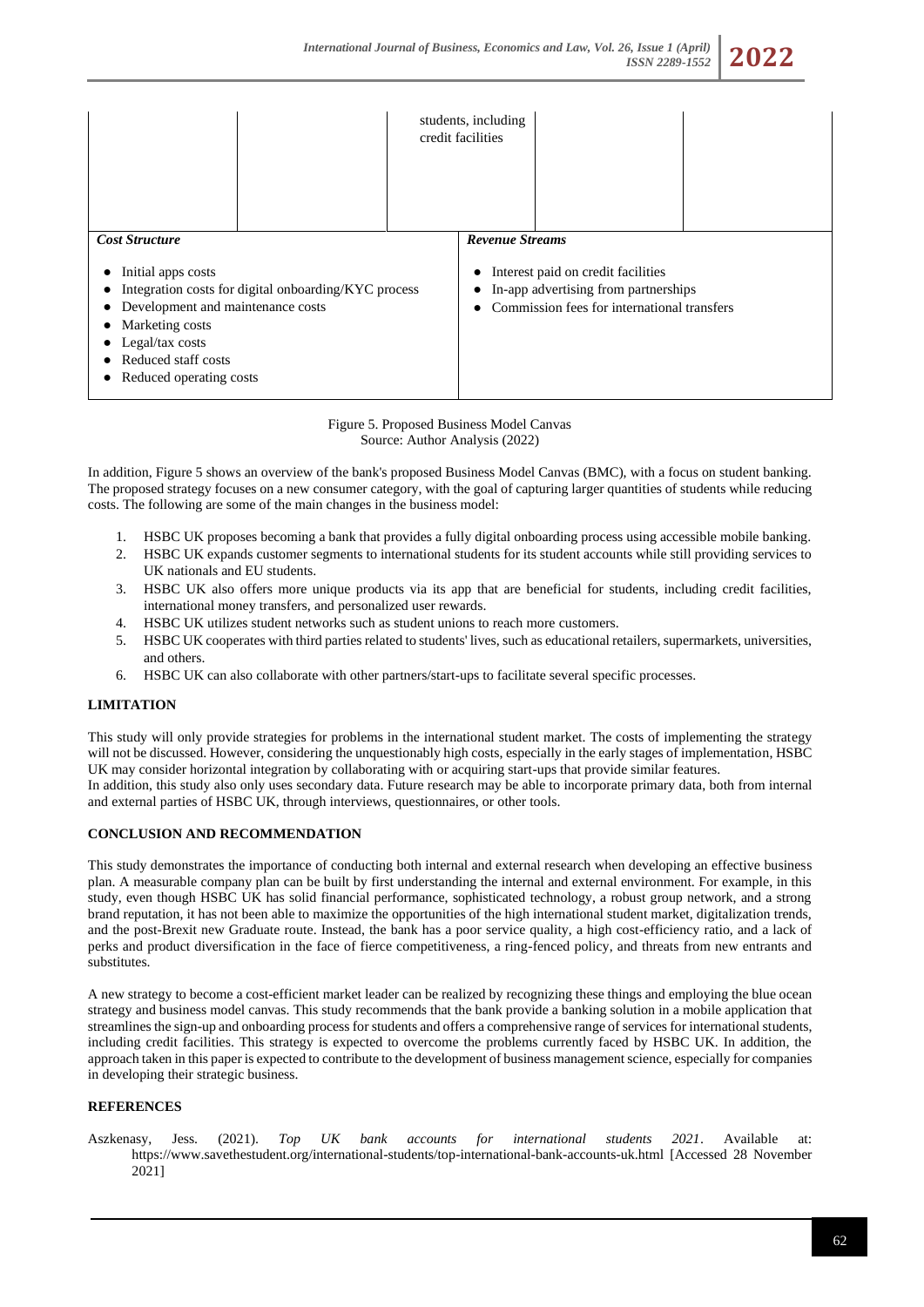- Bank of England. (2019). *Total number of Monetary Financial Institutions (MFI) operating in the United Kingdom (UK) in 2019, by country*. Statista. Statista Inc. Available at: [https://www.statista.com/statistics/870166/number-of-banks-operating-in](https://www.statista.com/statistics/870166/number-of-banks-operating-in-the-uk-by-country-ofresidence/)[the-uk-by-country-ofresidence/](https://www.statista.com/statistics/870166/number-of-banks-operating-in-the-uk-by-country-ofresidence/) [Accessed 17 November 2020]
- Bank of England. (n.d.). *Ring-Fencing*. Available at[: https://www.bankofengland.co.uk/prudential-regulation/key-initiatives/ring](https://www.bankofengland.co.uk/prudential-regulation/key-initiatives/ring-fencing)[fencing](https://www.bankofengland.co.uk/prudential-regulation/key-initiatives/ring-fencing) [Accessed 18 November 2020]
- CFI. (n.d.). *Ansoff Matrix: The Product/Market Expansion Grid*. Available at: <https://corporatefinanceinstitute.com/resources/knowledge/strategy/ansoff-matrix/> [Accessed 12 January 2022]

Dereli, D. D. (2015). Innovation management in global competition and competitive advantage. *Procedia-Social and behavioral sciences*, 195, 1365-1370.<https://doi.org/10.1016/j.sbspro.2015.06.323>

- Financial Conduct Authority. (2021). *Leading banks for online and mobile banking services in the United Kingdom (UK) as of August 2020* [Graph]. Available at[: https://www.statista.com/statistics/1220242/quality-of-service-of-mobile-online-bank](https://www.statista.com/statistics/1220242/quality-of-service-of-mobile-online-bank-accounts-uk/)[accounts-uk/](https://www.statista.com/statistics/1220242/quality-of-service-of-mobile-online-bank-accounts-uk/) [Accessed 1 December 2021]
- Get Safe Online. (2020). *Dramatic increase in cyber attacks on UK business*. Available <https://www.getsafeonline.org/news/dramatic-increase-in-cyber-attacks-on-uk-business/> [Accessed 7 December 2020]
- Higher Education Student Affairs (HESA). (2020). *Data and Analysis: Where from?* Available at: [https://www.hesa.ac.uk/data](https://www.hesa.ac.uk/data-and-analysis/students/where-from)[and-analysis/students/where-from](https://www.hesa.ac.uk/data-and-analysis/students/where-from) [Accessed 1 December 2021]
- HSBC. (n.d). *HSBC Bank Account for International Students*. Available at: [https://www.hsbc.co.uk/current](https://www.hsbc.co.uk/current-accounts/products/international-student/)[accounts/products/international-student/](https://www.hsbc.co.uk/current-accounts/products/international-student/) [Accessed 28 November 2020]
- HSBC UK. (2021). *Annual report 2020*. Available at: [https://www.hsbc.com/investors/results-and-announcements/all](https://www.hsbc.com/investors/results-and-announcements/all-reporting/subsidiaries?page=1&take=20&company-new=hsbc-bank-plc-ring-fenced-bank)[reporting/subsidiaries?page=1&take=20&company-new=hsbc-bank-plc-ring-fenced-bank](https://www.hsbc.com/investors/results-and-announcements/all-reporting/subsidiaries?page=1&take=20&company-new=hsbc-bank-plc-ring-fenced-bank) [Accessed 2 December 2021] HSBC UK. (2020). *Annual report 2019*. Available at: [https://www.hsbc.com/investors/results-and-announcements/all-](https://www.hsbc.com/investors/results-and-announcements/all-reporting/subsidiaries?page=1&take=20&company-new=hsbc-bank-plc-ring-fenced-bank)
- [reporting/subsidiaries?page=1&take=20&company-new=hsbc-bank-plc-ring-fenced-bank](https://www.hsbc.com/investors/results-and-announcements/all-reporting/subsidiaries?page=1&take=20&company-new=hsbc-bank-plc-ring-fenced-bank) [Accessed 2 December 2021]
- HSBC UK. (n.d.). *Independent service quality survey results*. Available at:<https://www.hsbc.co.uk/help/csqi/> [Accessed 2 December 2021]
- Ipsos Mori. (2021). *Personal banking service quality – Great Britain*. Available at: [https://www.ipsos.com/ipsos-mori/en](https://www.ipsos.com/ipsos-mori/en-uk/personal-banking-service-quality-great-britain-august-2021)[uk/personal-banking-service-quality-great-britain-august-2021](https://www.ipsos.com/ipsos-mori/en-uk/personal-banking-service-quality-great-britain-august-2021) [Accessed 2 December 2021]
- Kim, W. and Mauborgne, R. (2005). *Blue Ocean Strategy*. Boston, Mass: Harvard Business School Press. Migration Advisory Committee, 2018. Impact of international students in the UK. [online] Available at: [https://assets.publishing.service.gov.uk/government/uploads/system/uploads/attachment\\_data/file/739089/Impact\\_intl\\_st](https://assets.publishing.service.gov.uk/government/uploads/system/uploads/attachment_data/file/739089/Impact_intl_students_report_published_v1.1.pdf) [udents\\_report\\_published\\_v1.1.pdf](https://assets.publishing.service.gov.uk/government/uploads/system/uploads/attachment_data/file/739089/Impact_intl_students_report_published_v1.1.pdf) [Accessed 10 December 2020]
- Meldrum M., & McDonald M. (1995) The Ansoff Matrix. In: *Key Marketing Concepts*. Palgrave, London. [https://doi.org/10.1007/978-1-349-13877-7\\_24](https://doi.org/10.1007/978-1-349-13877-7_24)
- Office for National Statistics (UK). (2021). *Gross domestic product of the United Kingdom from 1948 to 2020 (in million GBP)* [Graph]. In Statista. Available at:<https://www.statista.com/statistics/281744/gdp-of-the-united-kingdom/> [Accessed 12 December 2021]
- Office for National Statistics (UK). (2020). *Online banking penetration in Great Britain from 2007 to 2020* [Graph]. In Statista. Available at: <https://www.statista.com/statistics/286273/internet-banking-penetration-in-great-britain/> [Accessed 2 December 2021]
- Osterwalder, A., Pigneur, Y., Smith, A., Clark, T., Pijl, P. v. d., & Ebooks Corporation Limited. (2010). *Business model generation: A handbook for visionaries, game changers, and challengers*. John Wiley & Sons, Inc.
- O'Sullivan, L. (2021). *Banking Technology Vision 2021: Key trends for UK and Irish banks*. Accenture. Available at: <https://bankingblog.accenture.com/banking-technology-vision-2021-key-trends-uk-irish-banks> [Accessed 2 December 2021]
- Rothaermel, F. (2017). *Strategic Management* (3rd ed.). New York: McGraw-Hill Education.
- Shafer, S. M., Smith, H. J., Linder, J. C. (2005). The power of business models. *Business Horizons*, 48, 199-207. <https://doi.org/10.1016/j.bushor.2004.10.014>
- Slávik, Š. (2019). The Business model of start-up—Structure, and consequences. *Administrative Sciences*, 9(3), 69. <https://doi.org/10.3390/admsci9030069>
- Statista. (2021a). *Leading banks in Europe as of 31 December, 2020, by market capitalization*. Available at: <https://www.statista.com/statistics/382818/leading-banks-in-europe-by-market-capitalization/> [Accessed 1 November 2021]
- Statista. (2021b). *Forecast of the number of smartphone users in the United Kingdom from 2010 to 2025 (in millions)* [Graph] Available at: <https://www.statista.com/forecasts/1143841/smartphone-users-in-the-united-kingdom> [Accessed 1 December 2021]
- Studentworldonline.com. 2020. *UK Bank Accounts For International Students: Everything You Need To Know*. [online] Available at:<https://www.studentworldonline.com/article/uk-bank-accounts-forinternational-students-everything-/1516/> [Accessed 29 November 2020]
- UK Government. (n.d.). *The Graduate route: information for international students*. Available at: <https://www.gov.uk/government/publications/the-graduate-route-information-for-international-students> [Accessed 2 December 2021]
- WIPO. (2021). *Global Innovation Index 2021: Tracking Innovation through the COVID-19 Crisis*. Geneva: World Intellectual Property Organization
- Young, Julie. (n.d.). *Blue Ocean*. Investopedia. Retrieved fro[m https://www.investopedia.com/terms/b/blue\\_ocean.asp](https://www.investopedia.com/terms/b/blue_ocean.asp) [Accessed 1 November 2021]